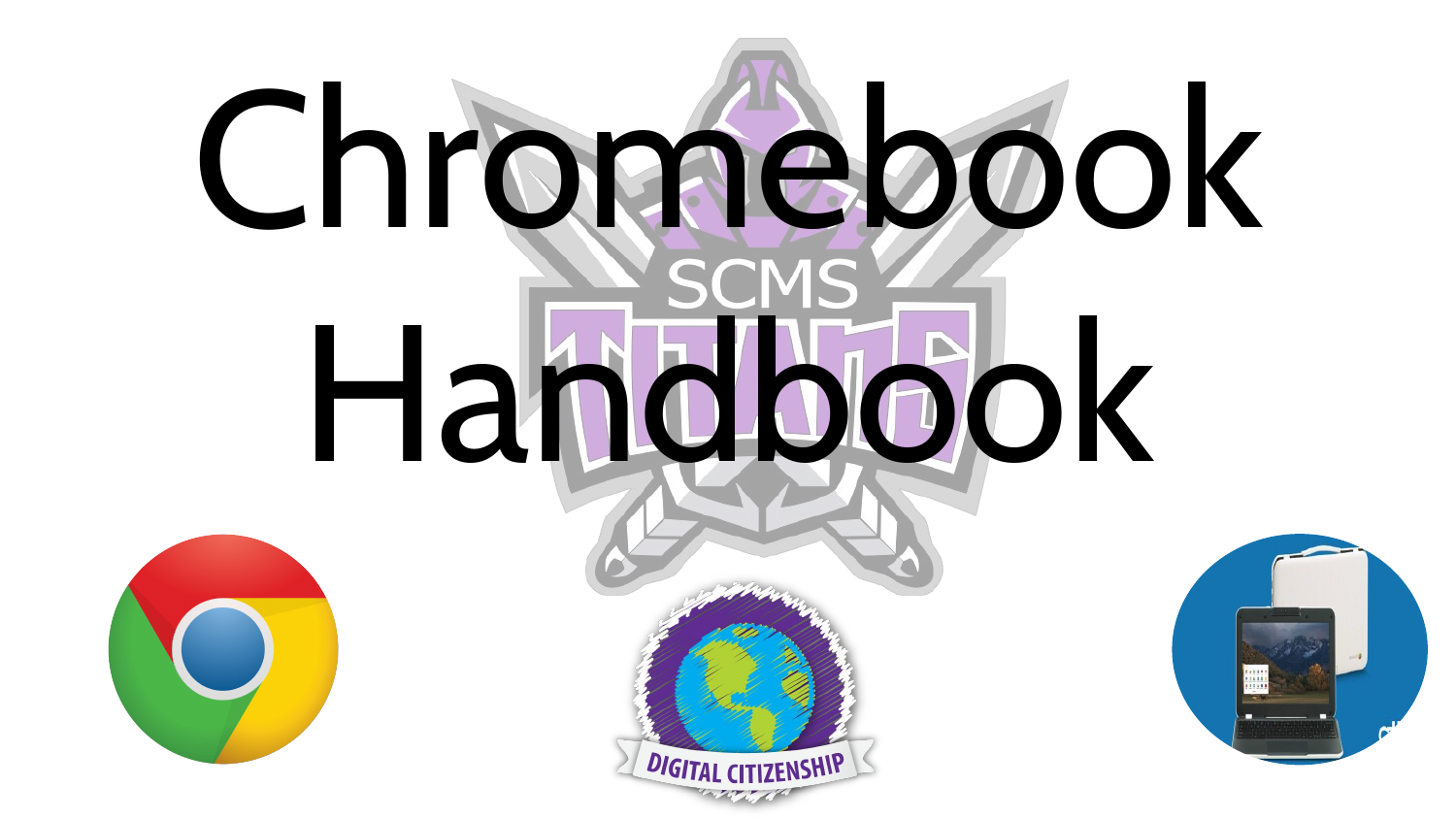# The Purpose...

Understand the rules and expectations for the Chromebook as well as the consequences if I choose not to follow the rules.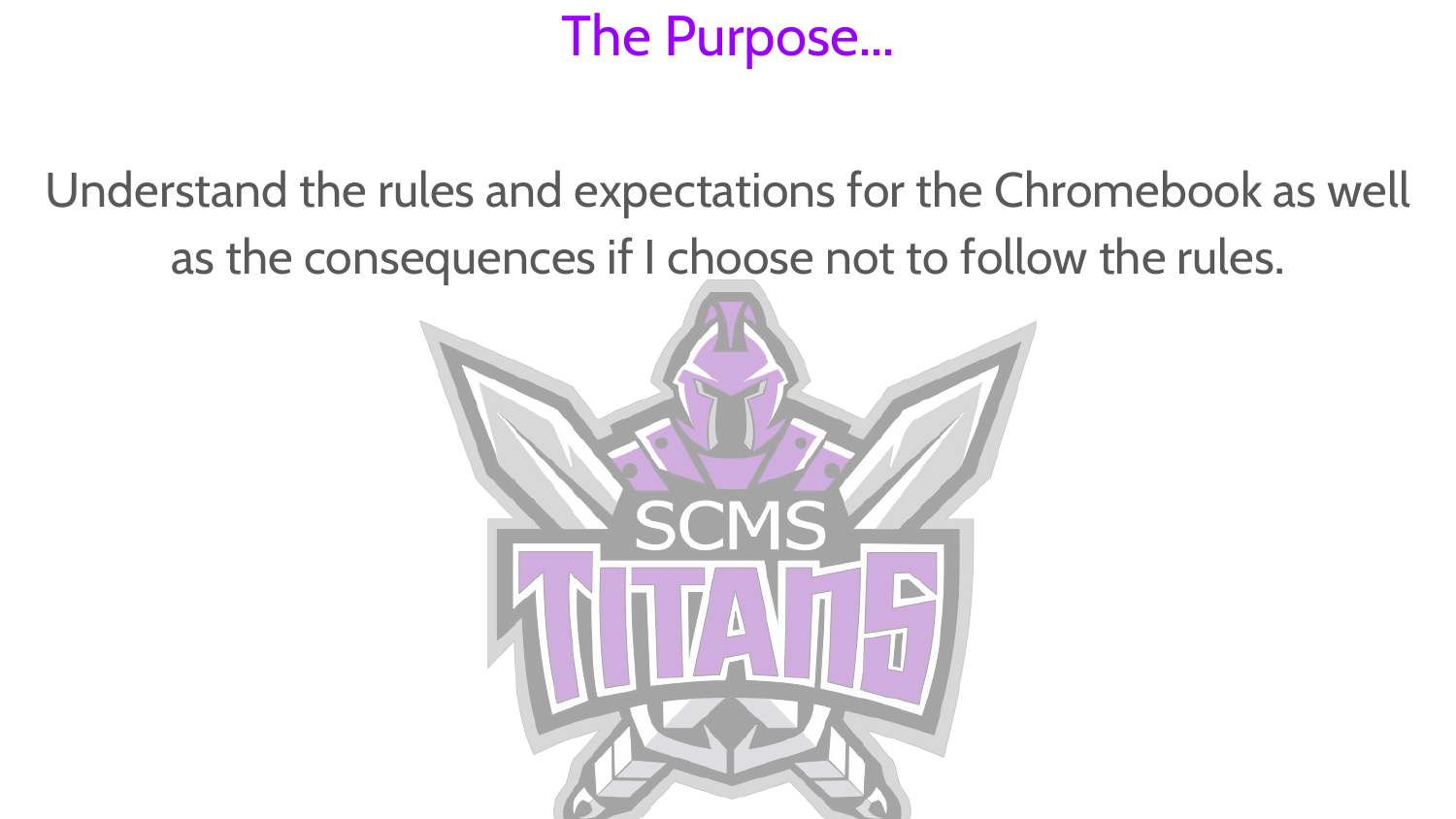# **Section 1- Device Management**

- Ǻ) Parents and students must complete the required forms and pay the user fee prior to receiving a Chromebook. (Your Chromebook will stay in your AB3 class until paperwork is returned and fee is paid.)
- ǻ) Chromebooks and chargers must be returned when requested or when student terminates enrollment or graduates.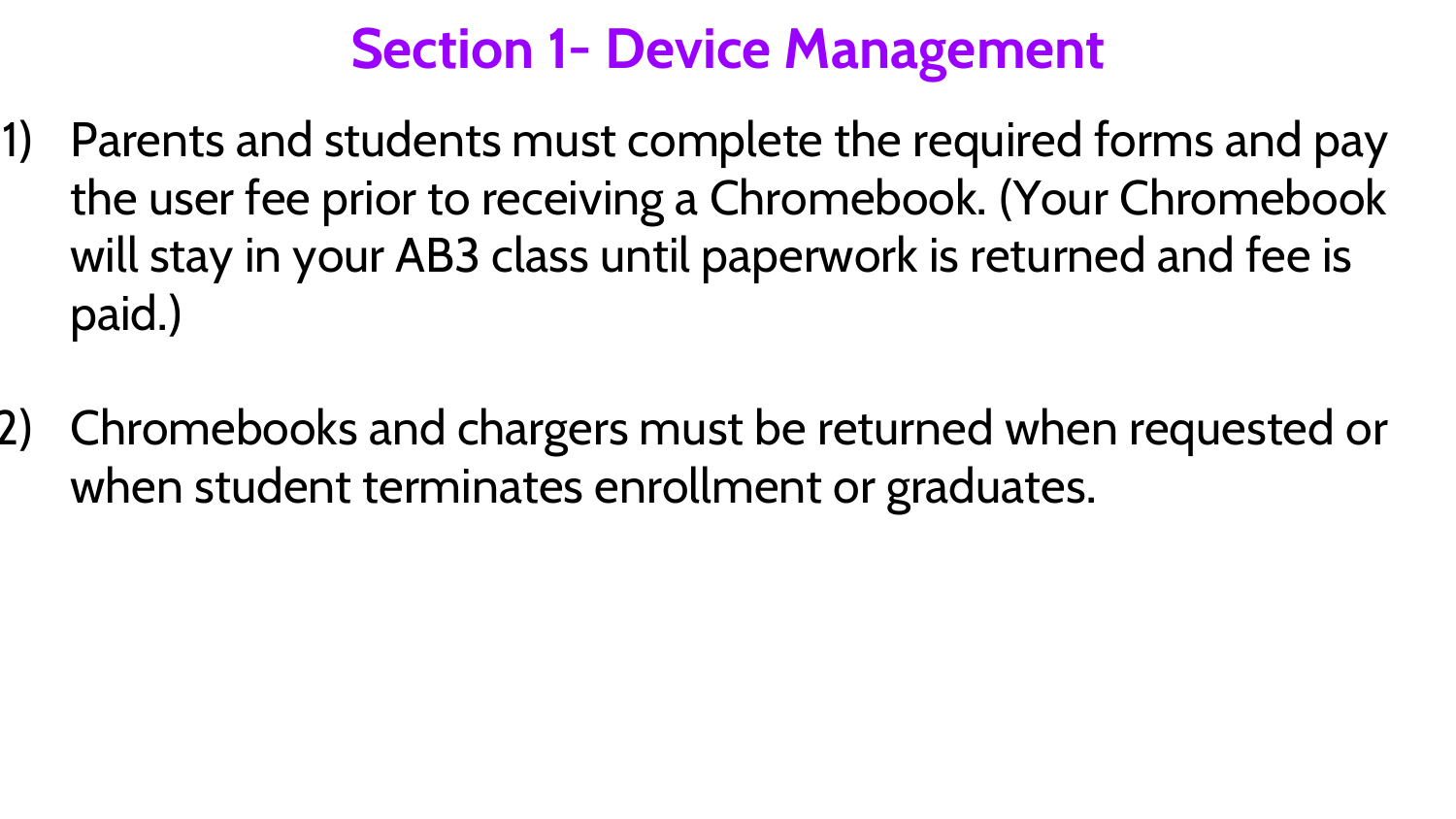# **Section 1- Device Management**

- Ǻ) If a student fails to return the Chromebook, he or she will be subject to criminal prosecution or civil liability if the replacement cost of \$300 is not received within 30 days of the student's departure.
- 2) Failure to return or pay for the Chromebook will result in filing a police report for stolen property with the Elko County Sheriff's Department.
- 3) Students are responsible for returning them in reasonable condition. Students will be charged a repair fee (per repair) not to exceed the replacement cost of \$300.

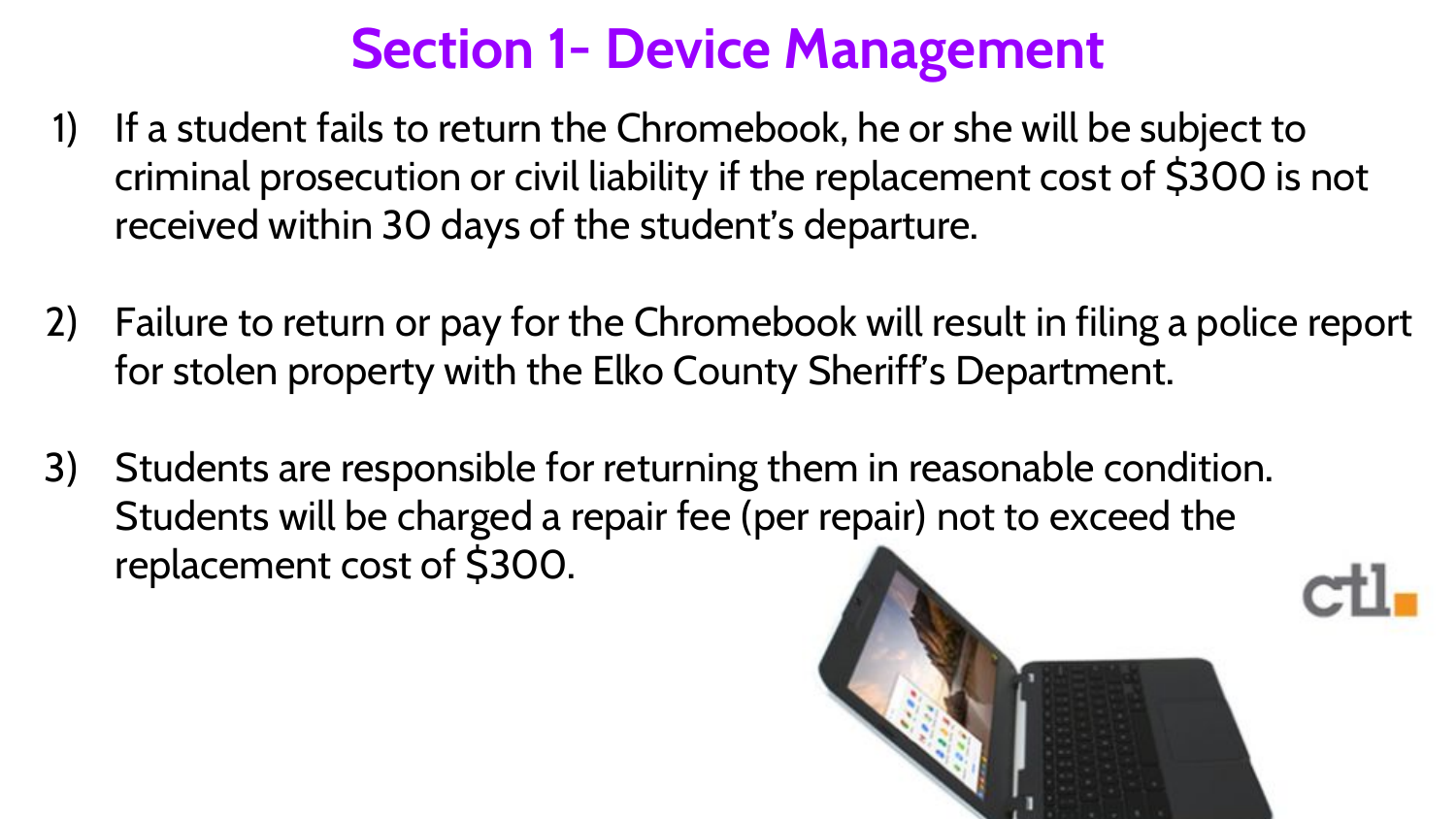## **Section ǻ- Responsible Care & Use**

- Ǻ) Students are responsible for the general care of the Chromebook issued to them by the school. Chromebooks that are damaged, broken, or fail to work properly should be taken to the Library.
- ǻ) Students are required **to carry their Chromebooks inside a protective case at all times.** This will be enforced.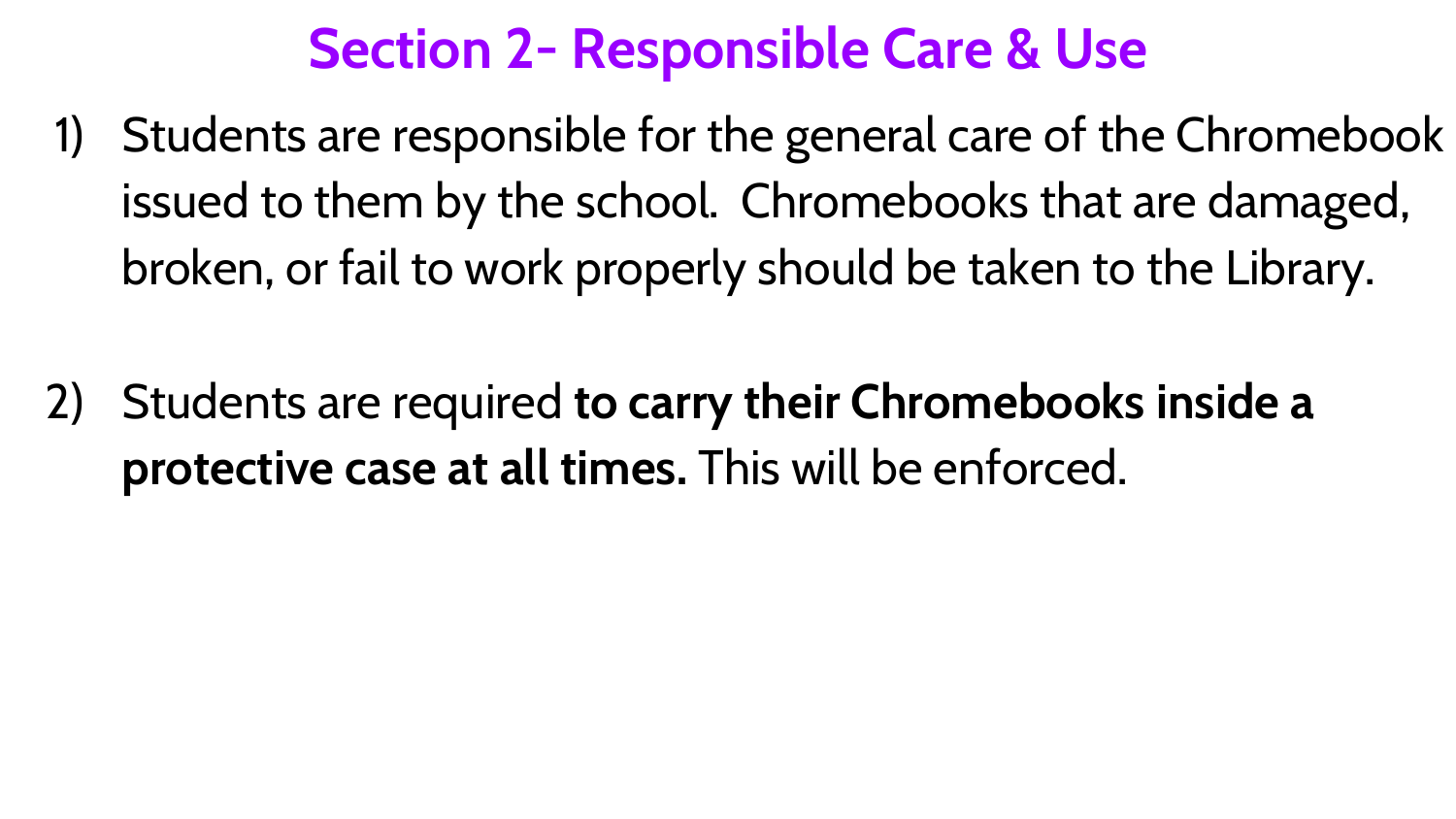### **Section ǻ- Responsible Care & Use**

- **Ǽ) Do not put Chromebook in backpack without case, as this may cause screen damage.**
- ǽ) If a student is storing the Chromebook in his or her assigned locker, nothing should be placed on top of the Chromebook.
- Ǿ) Do not store earbuds or power cords in the Chromebook case.
- ǿ) Do not put anything between the screen and keyboard (ie. velcro strap)
- **Ȁ) Chromebooks should not be stored in a vehicle at any time due to temperature extremes that can damage the Chromebook.**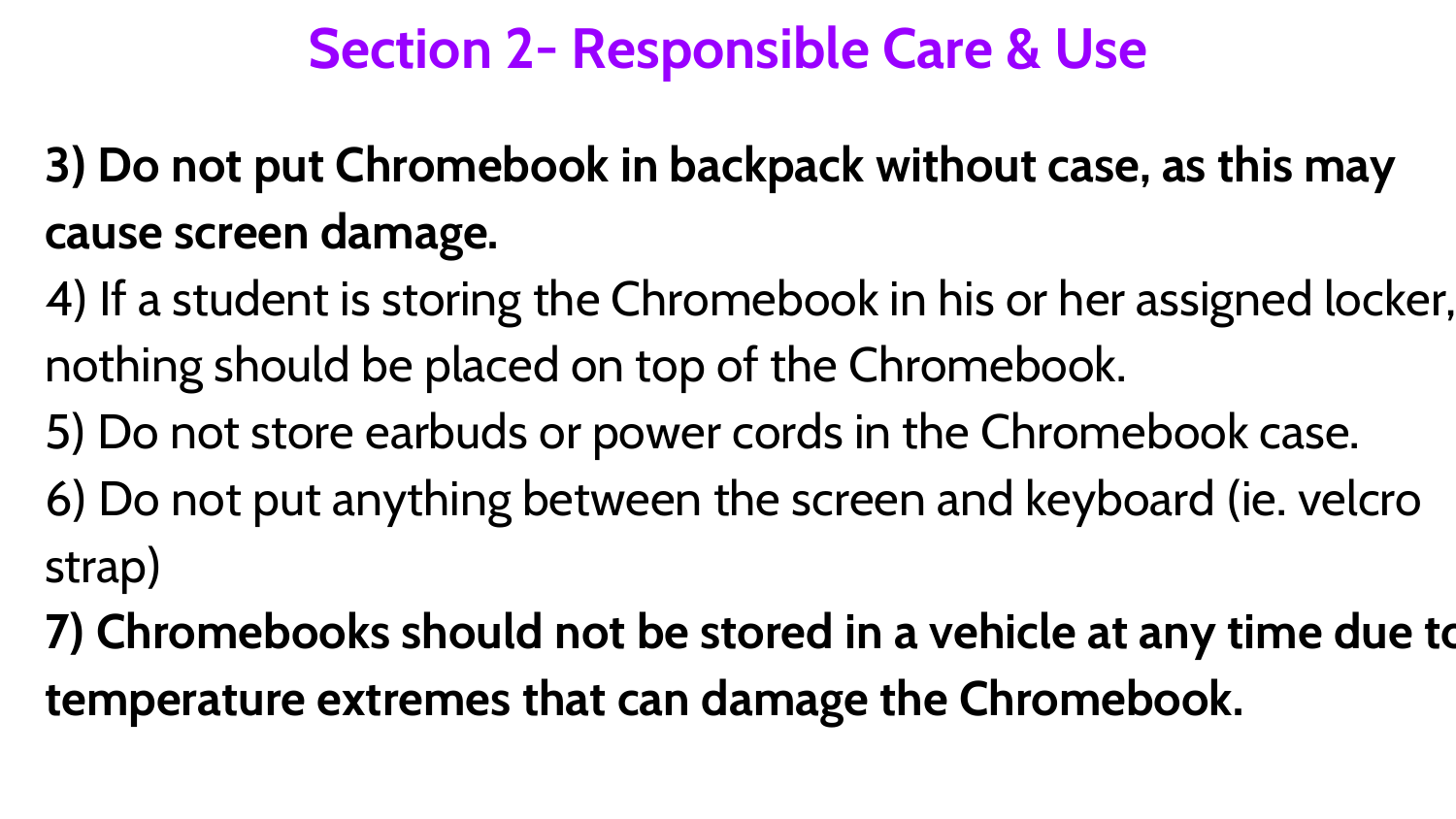## **Section ǻ- Responsible Care & Use**

ȁ) Electronic Device Identification and Other Items that must remain with Chromebook:

Ǻ) Serial number -

- 2) Elko County School District label (this # is on Chromebook, case, & charger) Ǽ) Minor violation card with Student's Name
- This needs to be carried in the pocket on the inside of the protective case ǽ) Label with name in plastic holder in Chromebook cover

*\*\*Asset tags, labels, and identification stickers may not be modified or tampered with in any way. Students may be charged up to the full replacement cost of a Chromebook for tampering with a district asset tag or turning in a Chromebook without a district asset tag. \*\**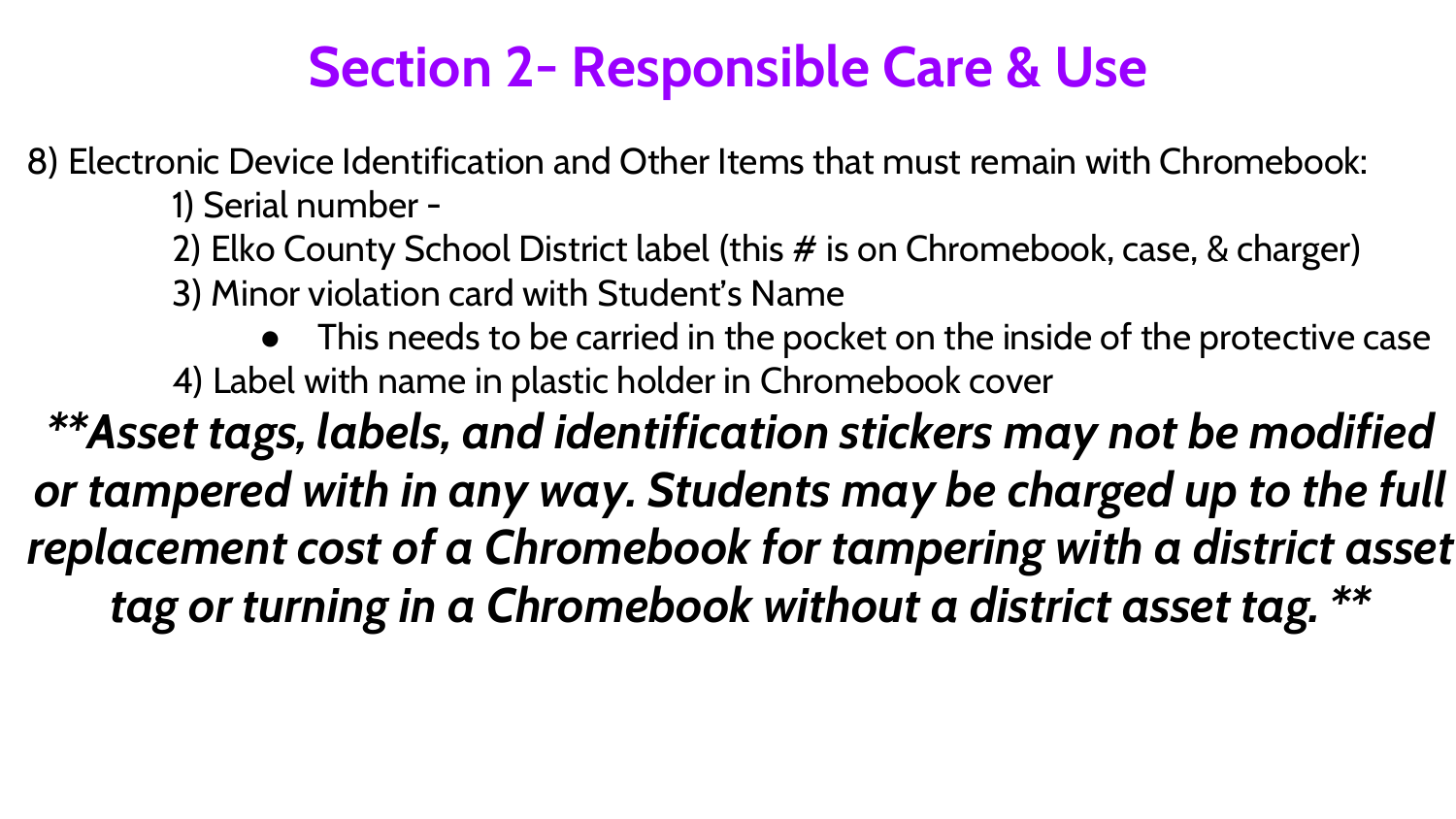# **Section 3- Using Your Chromebook**

- Ǻ) Students will save work in their Google Drive which will be accessible on or offline.
- 2) It is the student's responsibility to ensure that work is not lost due to mechanical failure or accidental deletion. Chromebook malfunctions are not an acceptable excuse for not submitting work.
- 3) The applications originally installed by the Elko County School District must remain on the Chromebook. All apps, extensions and add-ons will be managed, installed and/or removed by Elko County School District.
- ǽ) Periodic checks of the Chromebooks will be made to ensure that students have not added software/applications or removed required software/applications.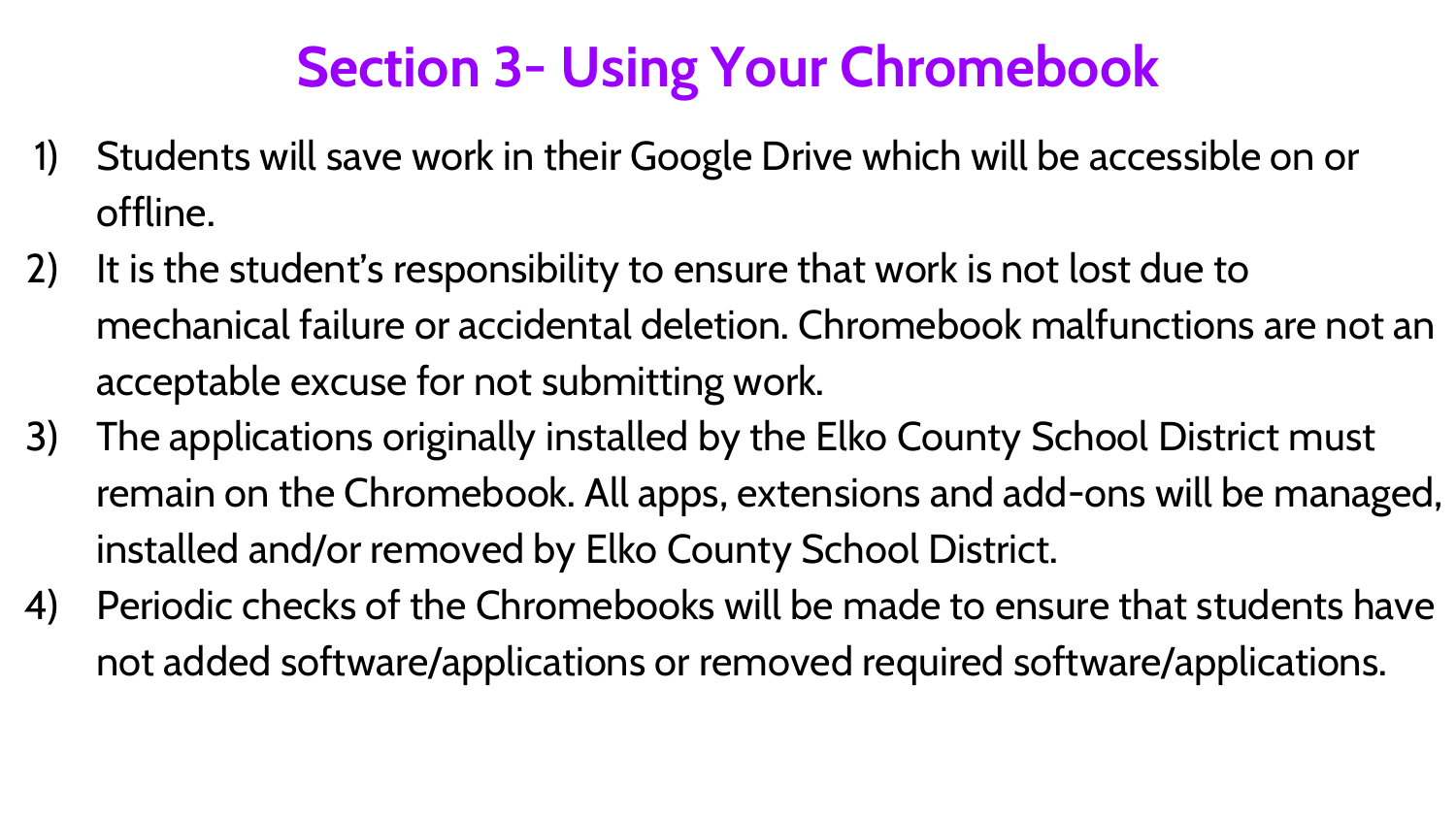# **Section 3- Using Your Chromebook**

Ǿ) Students have no expectation of confidentiality or privacy with respect to any usage of a Chromebook.

ǿ) The district may, without prior notice or consent, log, supervise, access, view, monitor, and record use of student Chromebooks at a time for any reason related to the operation of the district. 7) Teachers, school administrators, and the technology department staff may use monitoring software that allows them to view the screens and activity.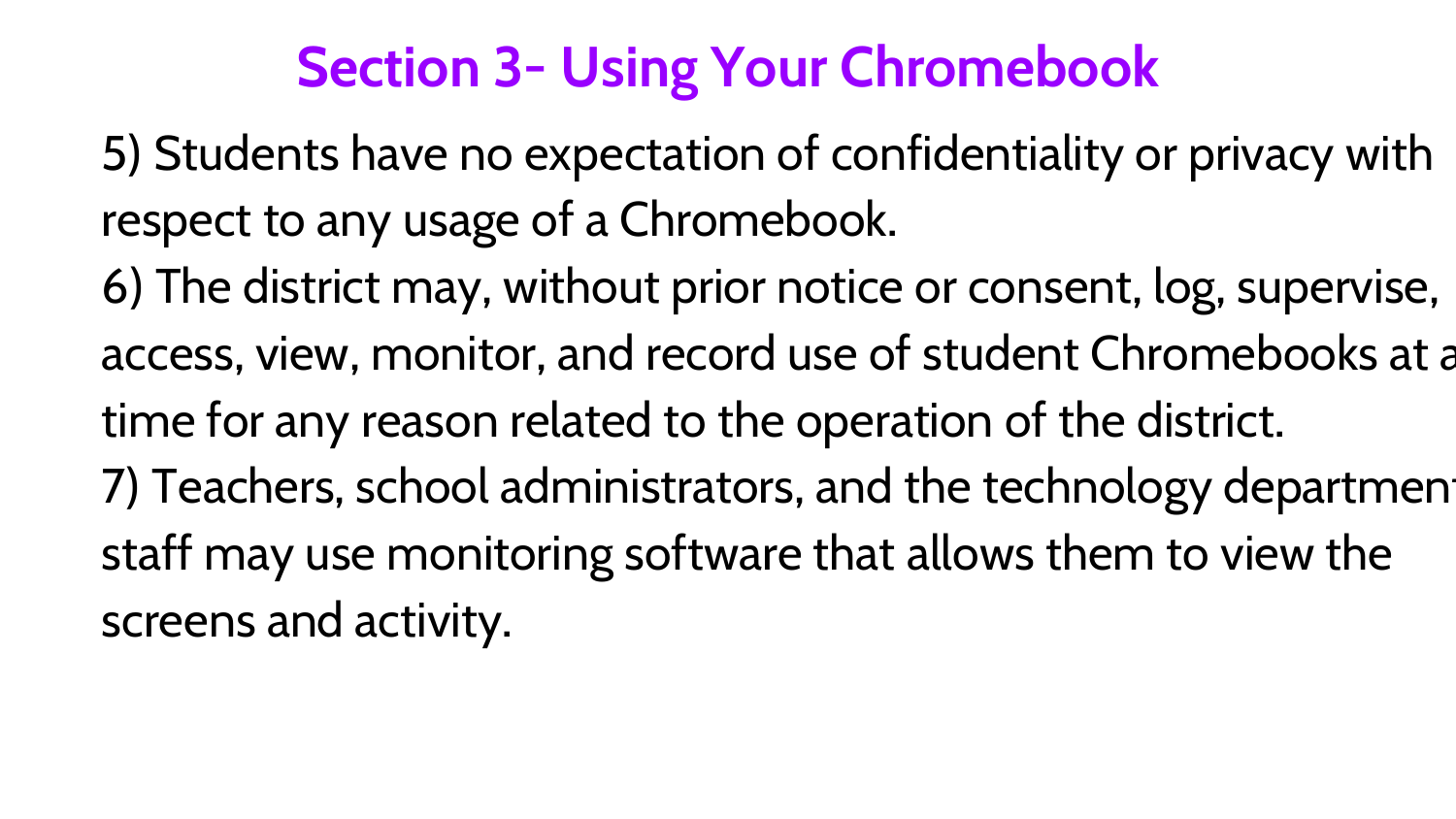# **Section ǽ- Responsibilities**

- Ǻ) The use of Elko County School District's technology resources is a privilege, not a right.
- 2) If a person violates any of the rules in this handbook, privileges may be terminated, and the appropriate disciplinary action shall be applied.
- 3) This may include detention, suspension, and expulsion. When applicable, law enforcement agencies may be involved.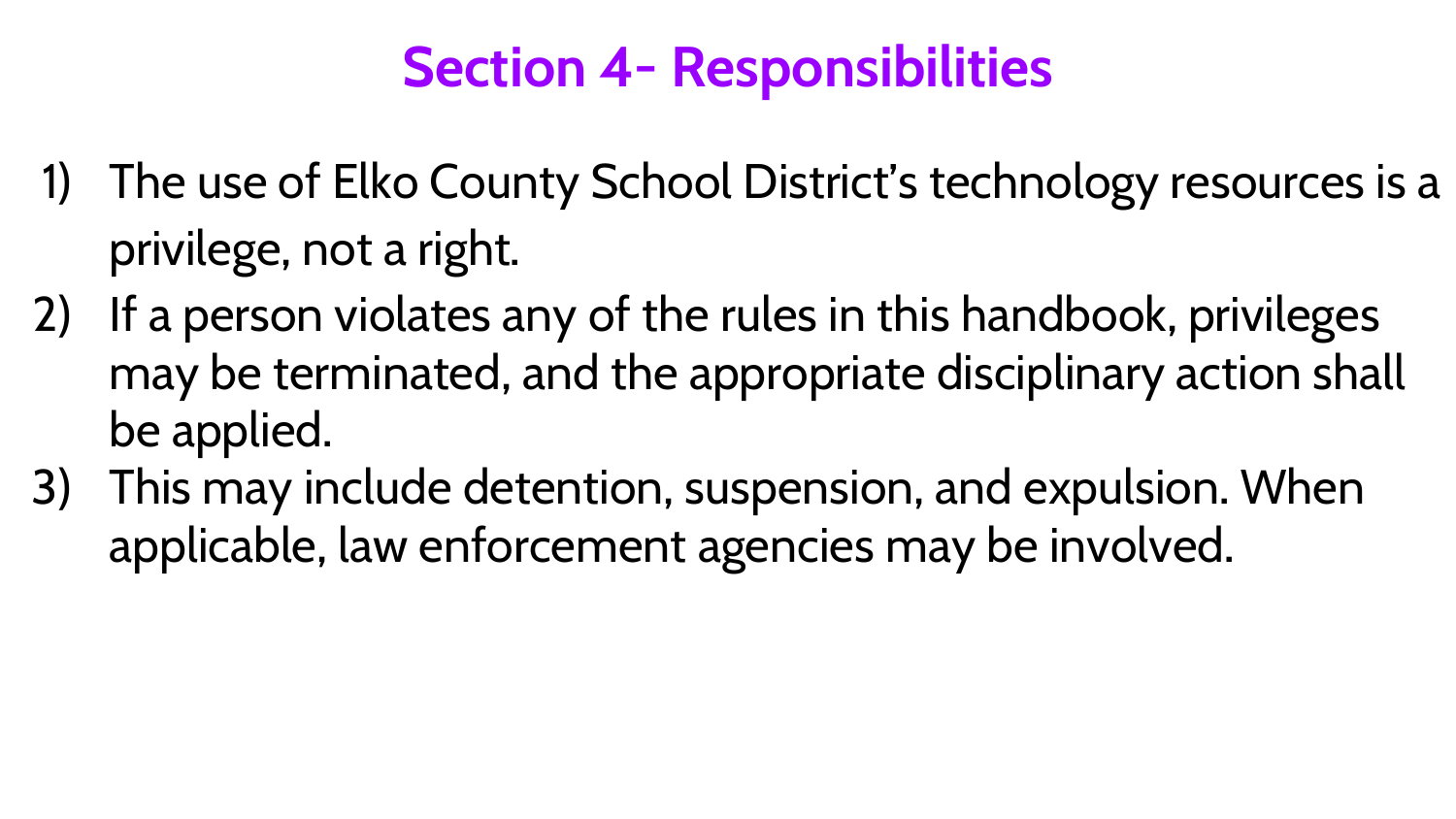ǽ) A digital version of this handbook is provided to all users and is located on the SCMS website.

Ǿ) Students must use Chromebooks in a responsible and appropriate manner, adhering to the Nine Themes of Digital Citizenship.

ǿ) Students must obey general school rules and adhere to ECSD's AUP (Acceptable Use Policy).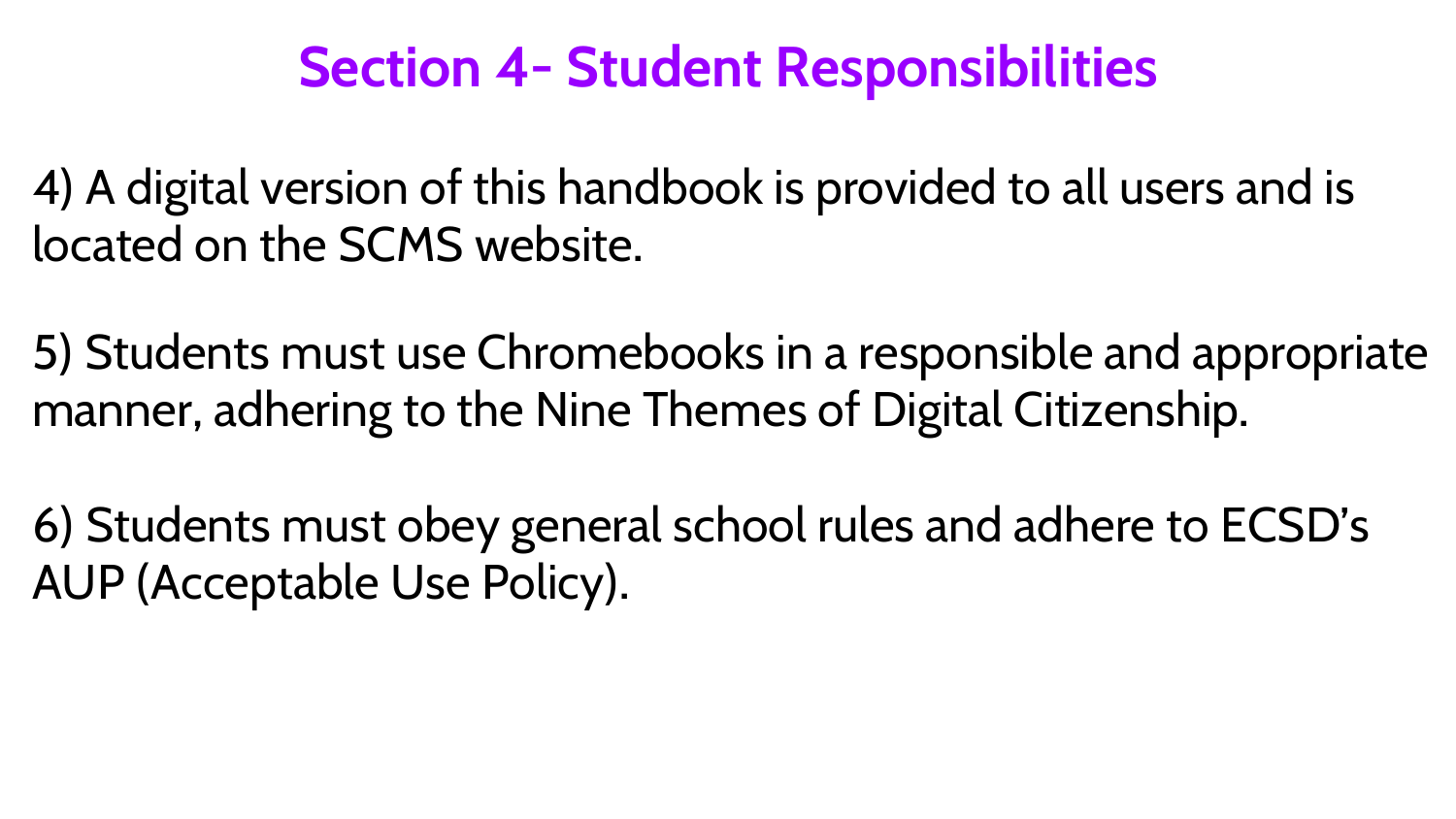Ȁ) Chromebooks must remain free of inappropriate writing, drawing, stickers, or labels related to gangs, tobacco, drugs, alcohol, violence, discrimination, profanity, or any other school prohibited forms of expression, including sexually explicit content.

ȁ) Photos that include, but are not limited to, inappropriate language, alcohol, drug, gang related symbols or pictures will result in disciplinary actions.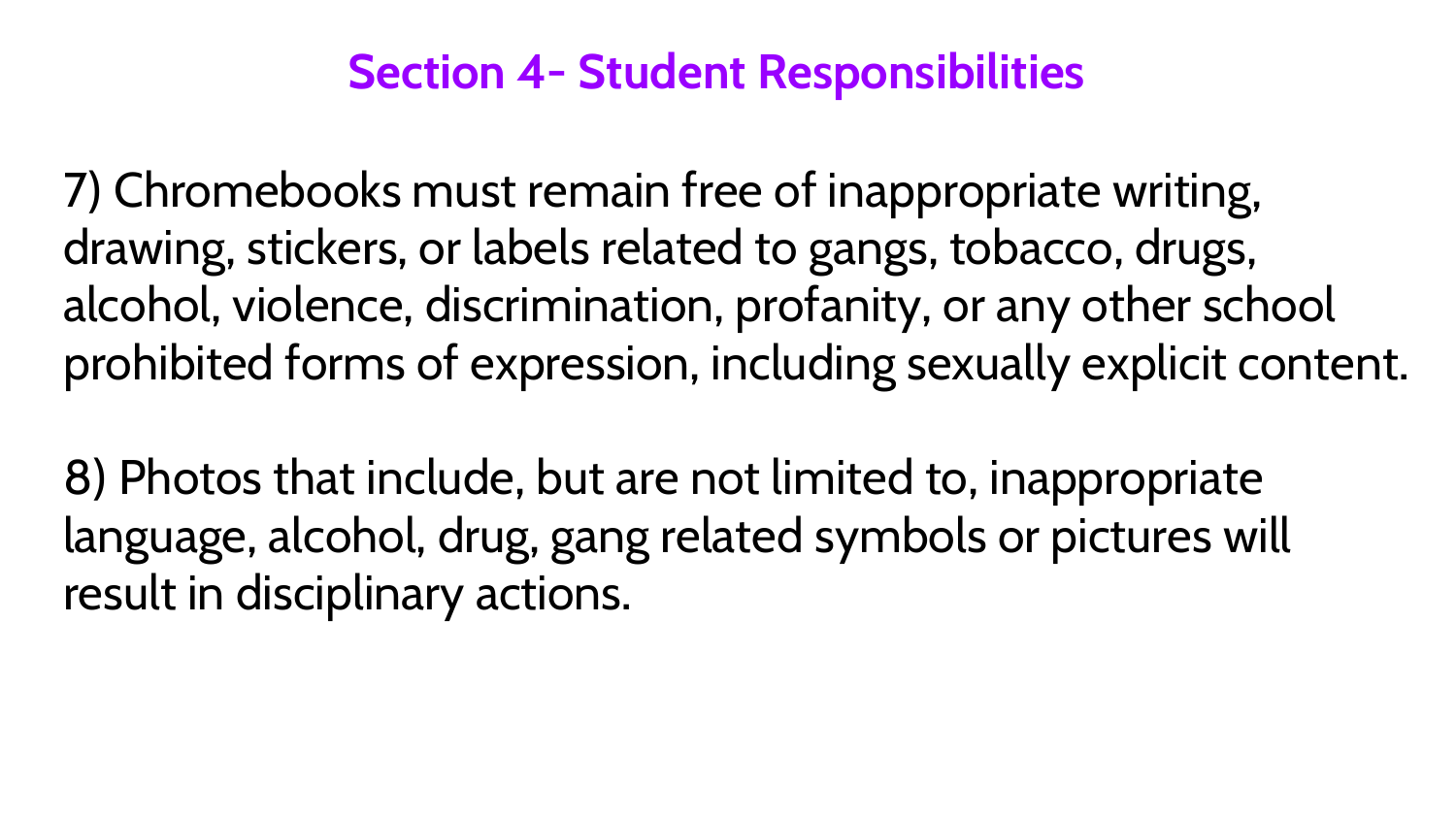- **9) Students must help the Elko County School District protect its**  users by contacting any staff member about any security problems encountered.
- Ǻǹ) Students must take responsibility for any activity on their computer by monitoring their Chromebook/account(s).
- 11) Students should always secure their Chromebook after they are done working.
- 12) Students must notify an adult if he or she receives and/or encounters inappropriate digital content.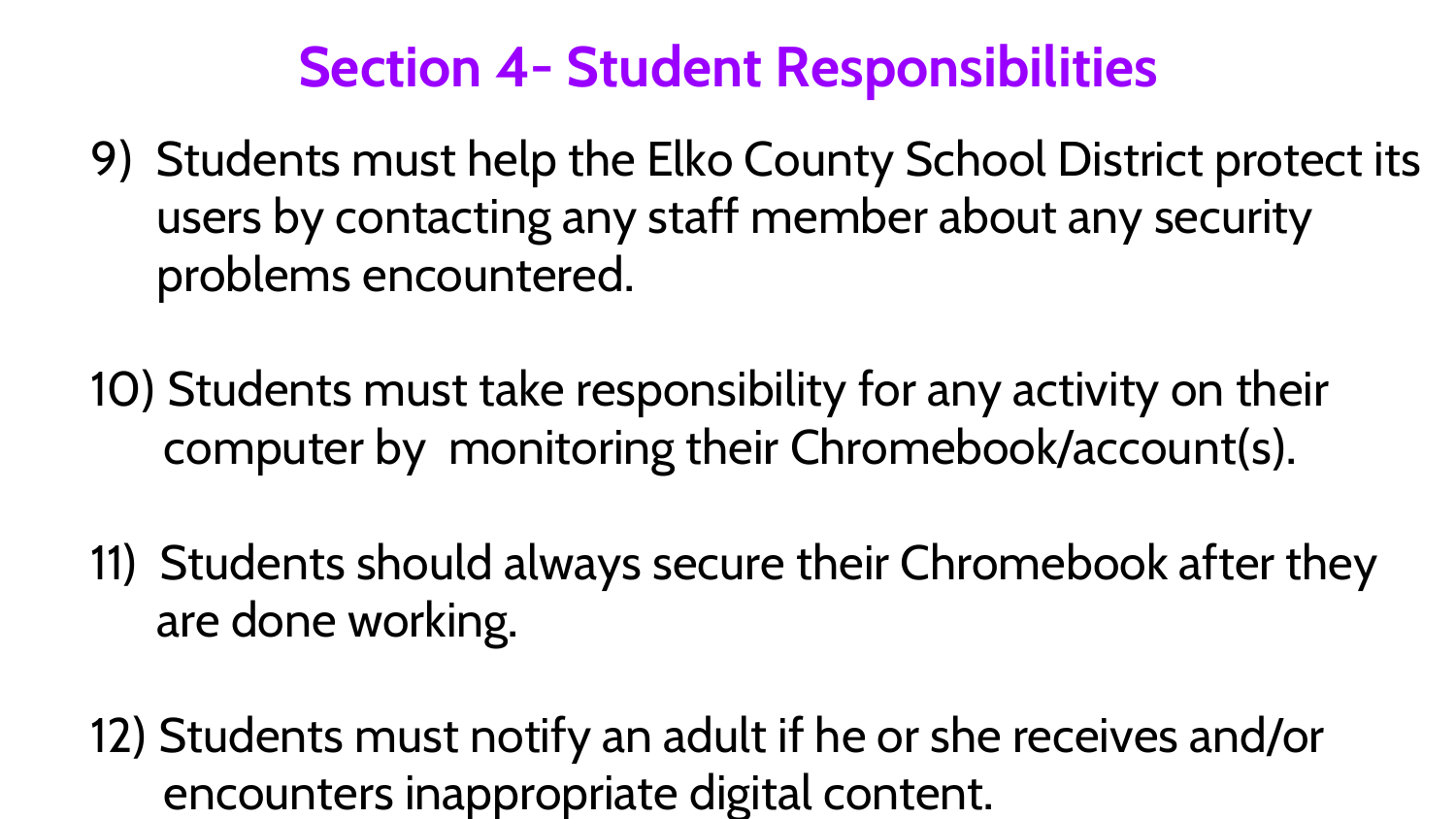13) Students must protect their passwords and personal information.

14) Students must immediately report a missing or stolen Chromebook to the office.

ǺǾ) Students must give credit to all sources used, whether quoted or summarized.

16) Students must comply with trademark and copyright laws.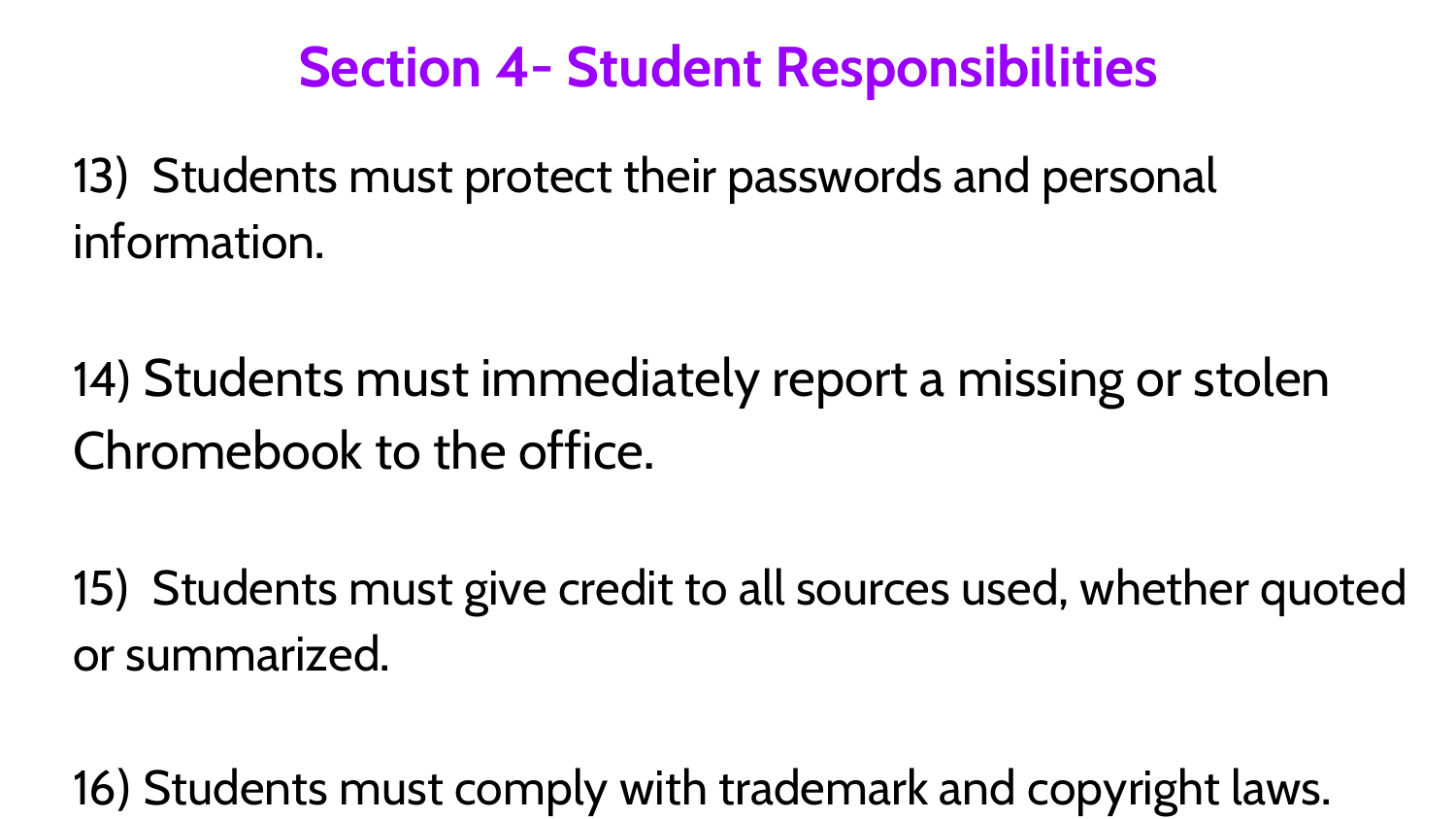#### **"Red Zones" and "Red Times"**

- a) "**Red Zones**" are areas where the Chromebooks are not to be used at any time. **"Red Zones"** include the following: bathrooms, locker rooms, gyms, and the nurse's office.
- b) "**Red Times**" are certain times during the school day when the Chromebooks are not to be used. **"Red Times"** include before school, lunch, passing times, and after school.
- c) "Red Zone/Red Times" are subject to change.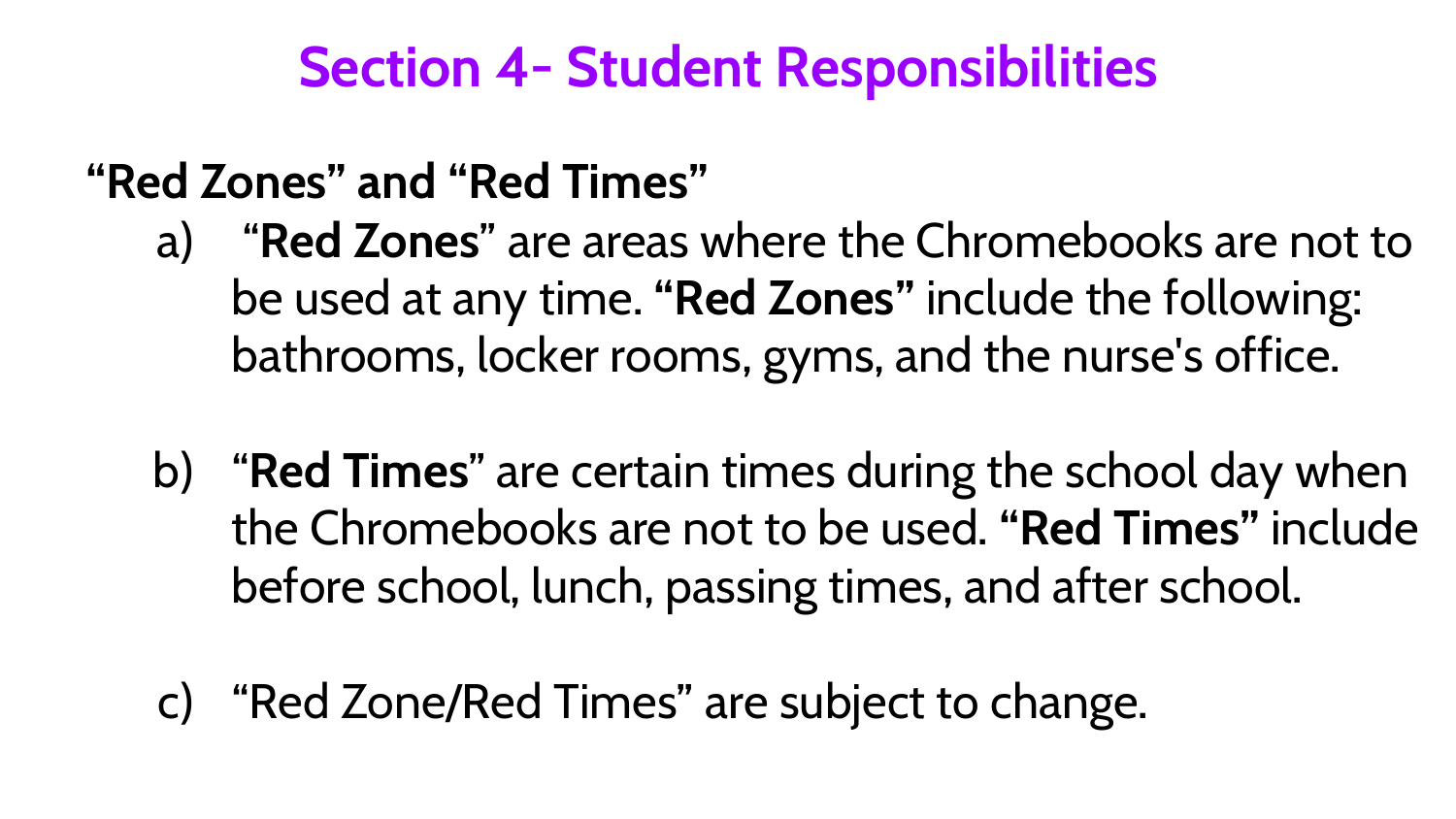# **Section 5- Discipline**

- Ǻ) Violations may lead to disciplinary action or loss of Chromebook privileges or both, and parents will be contacted. The following is a list of possible violations:
	- a) **"Minor" Violations:**
		- Ǻ) During class time; communicating by using social media, email, gameplay/video streaming, accessing non-educational websites when use is not related to class.
		- 2) Downloading software or adding Applications not approved by a teacher.
		- 3) Putting Chromebook in backpack or unlocked locker.
		- 4) Habitually arriving to class without Chromebook fully charged.
		- 5) Habitually arriving to class without Chromebook. (This includes leaving Chromebook in locker or another class.)
		- ǿ) Not having minor violation card in Chromebook case. (This will result in automatic lunch detention)
		- Ȁ) Any other activity deemed inappropriate by the teacher

*All "Minor" Infractions will be documented on the student's infraction card which will be placed at all times in the sleeve of the student's protective case. If a student receives 3 minor violations he/she will receive a minimum of 3 days of lunch detention.*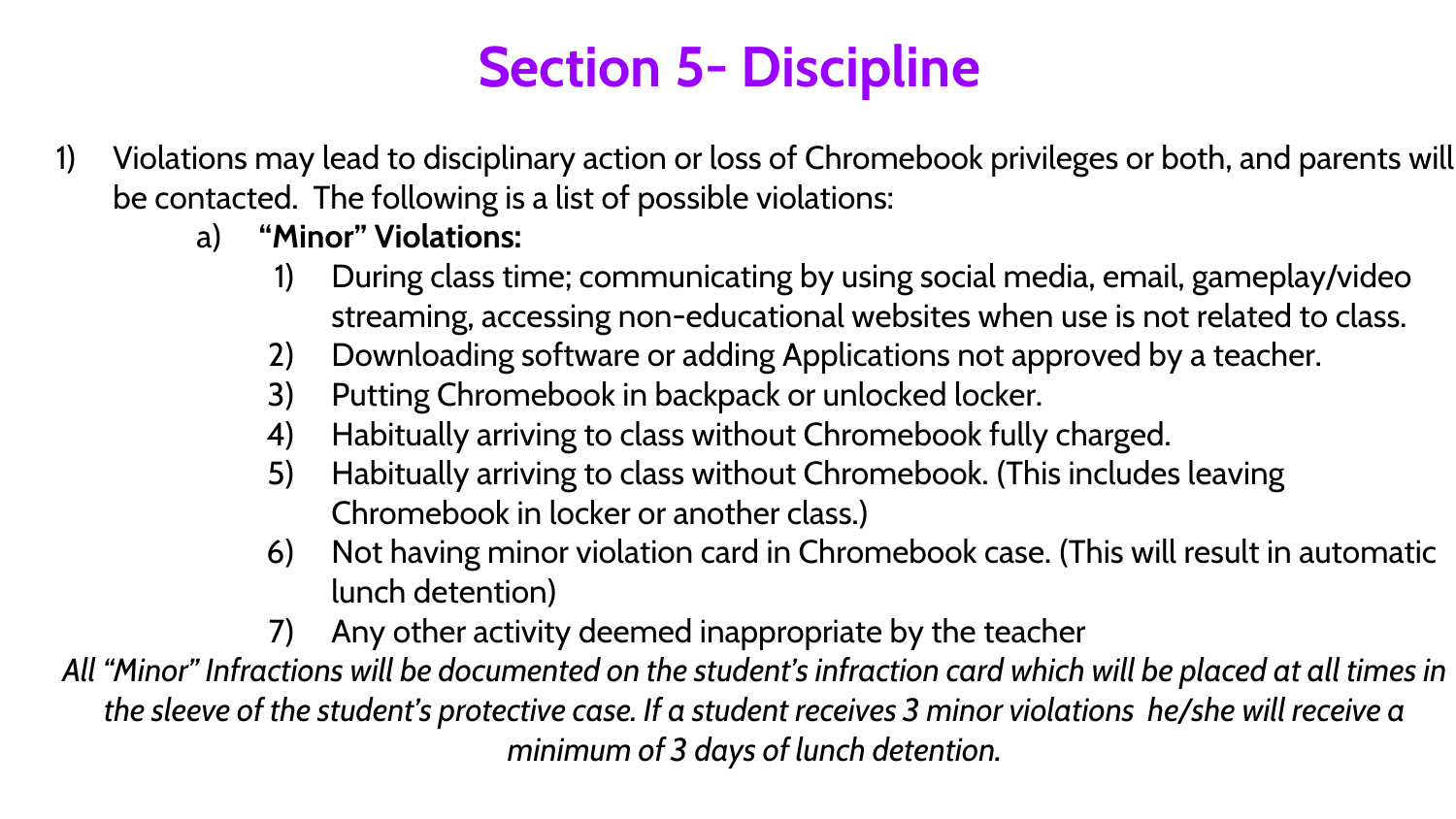# **Section 5- Discipline**

#### **ǻ) "Major" Violations:**

- Ǻ) Bullying & Harassment
- 2) Use of someone else's account
- 3) Moving, deleting, or changing files/folders not owned by you
- ǽ) Removing or damaging computer hardware
- 5) Bypassing Elko County School District's filter
- ǿ) Manipulating screen content with intent to deceive
- Ȁ) Viewing unauthorized materials, images, and or websites
- ȁ) Showing, depicting, suggesting or implying illegal activity, drug use, or gambling
- Ȃ) Showing or encouraging violence against a living being or physical property
- 10) Showing adult-oriented material
- ǺǺ) Showing provocative or explicit material
- 12) Storage of inappropriate materials
- 13) Student activities strictly prohibited as listed in section 4.6 of this handbook

*All "Major" violations will result in immediate disciplinary action and the consequence will be determined by administration. This can include: detention, suspension, or expulsion.*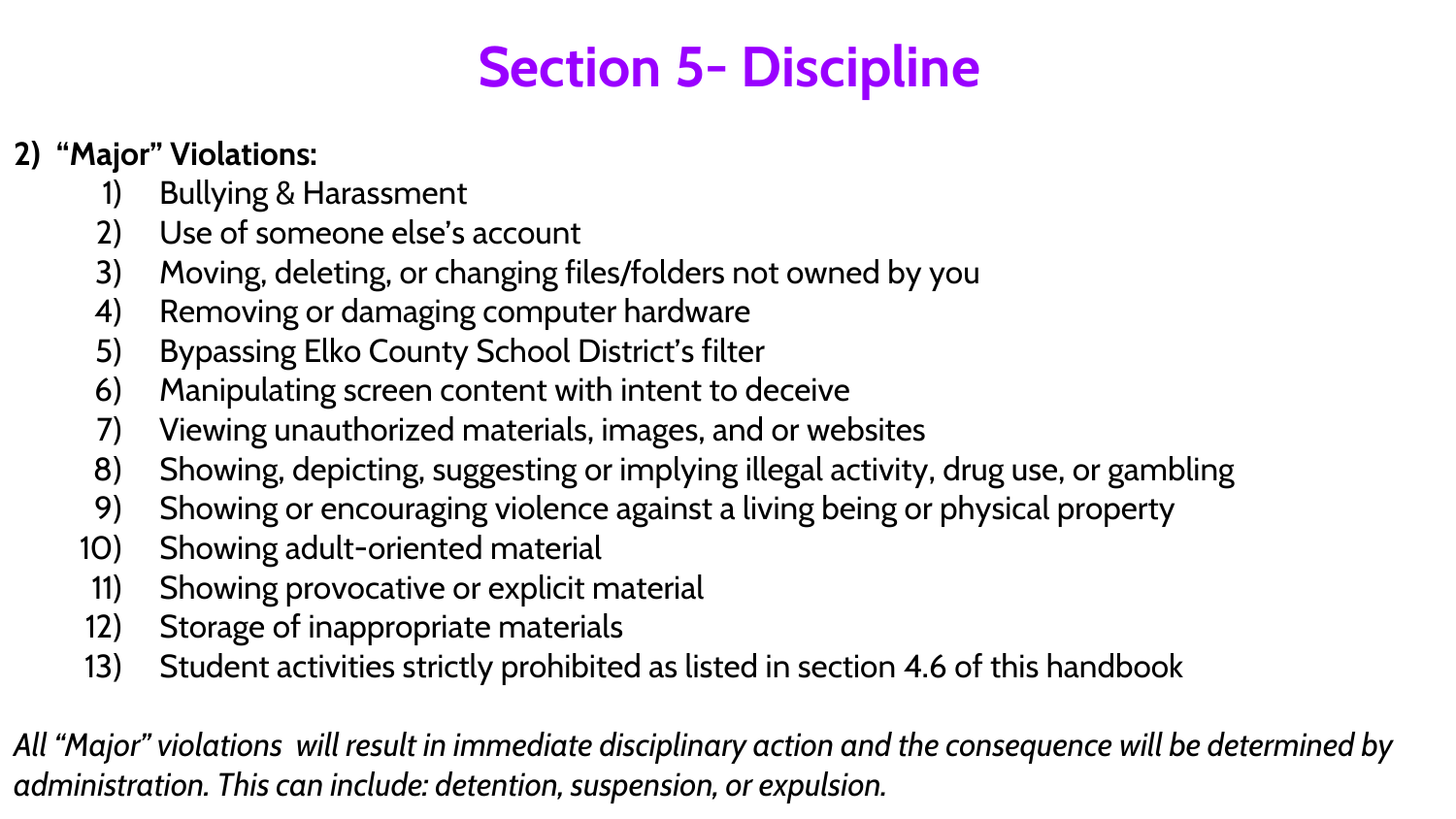# **Section 5- Discipline**

#### **Ǽ)Theft and Destruction of School Property (Chromebooks)**

- a) **Stealing/Robbery:** Students involved in stealing or robbery or in possession of stolen property on school grounds or school transportation: suspension and possible arrest. This includes the Chromebook and the Chromebook charger.
- b) **Property Damage:** Students involved in the willful destruction or defacing of school property or the property of others. (The offender's' parents/guardians will be held responsible for repairing or replacing damaged school property per NRS 41.470): suspension and cost of damage.

#### **Consequences for Violations:**

c) Teachers and administrators will determine the appropriate consequences based on the severity of the infraction and the student's history of infractions. Site Administration will establish a Progressive Discipline Policy ranging from limited Chromebook accessibility to the device being taken away.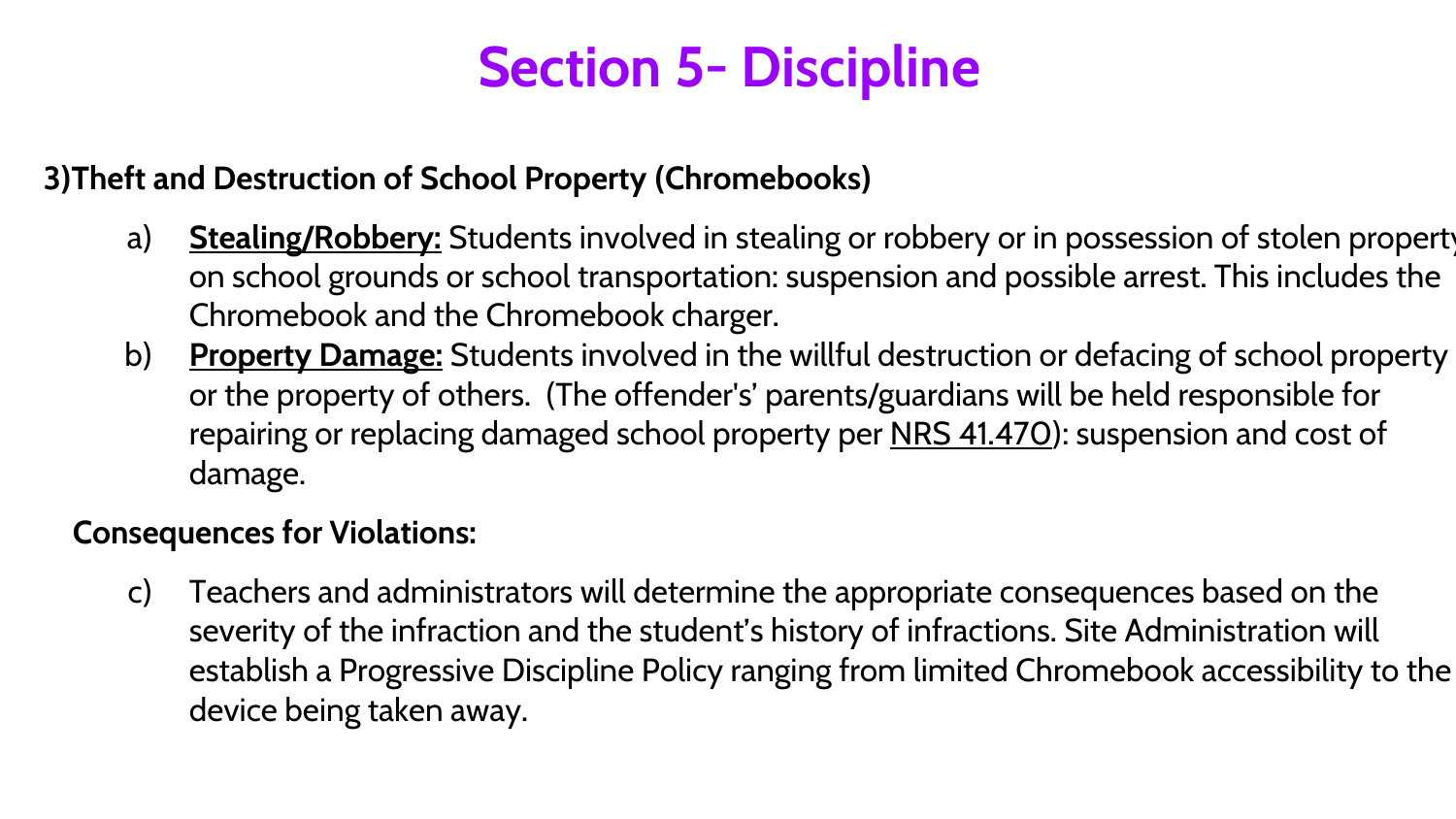### **Section 6- Repairs**

**Ǻ)** Students will be held responsible for any and all damage to their Chromebook.

| First time incidents are covered by the the   | The following items are not covered under  |
|-----------------------------------------------|--------------------------------------------|
| \$20 usage fee. Additional incidents will     | the \$20 usage fee and will accrue the     |
| incur the following charges:                  | following charges:                         |
| Broken screen-\$30<br>Missing key-\$5 per key | Lost or defaced Chromebook- \$300          |
| General repair-\$20                           | Stolen Chromebook- report to school and    |
| Lost or broken AC adapter/charger-\$20        | a police report will need to be completed, |
| Any sticker removed-\$5                       | replacement costs may apply                |
| Software malfunction- no cost                 | Liquid or water damage-\$300               |